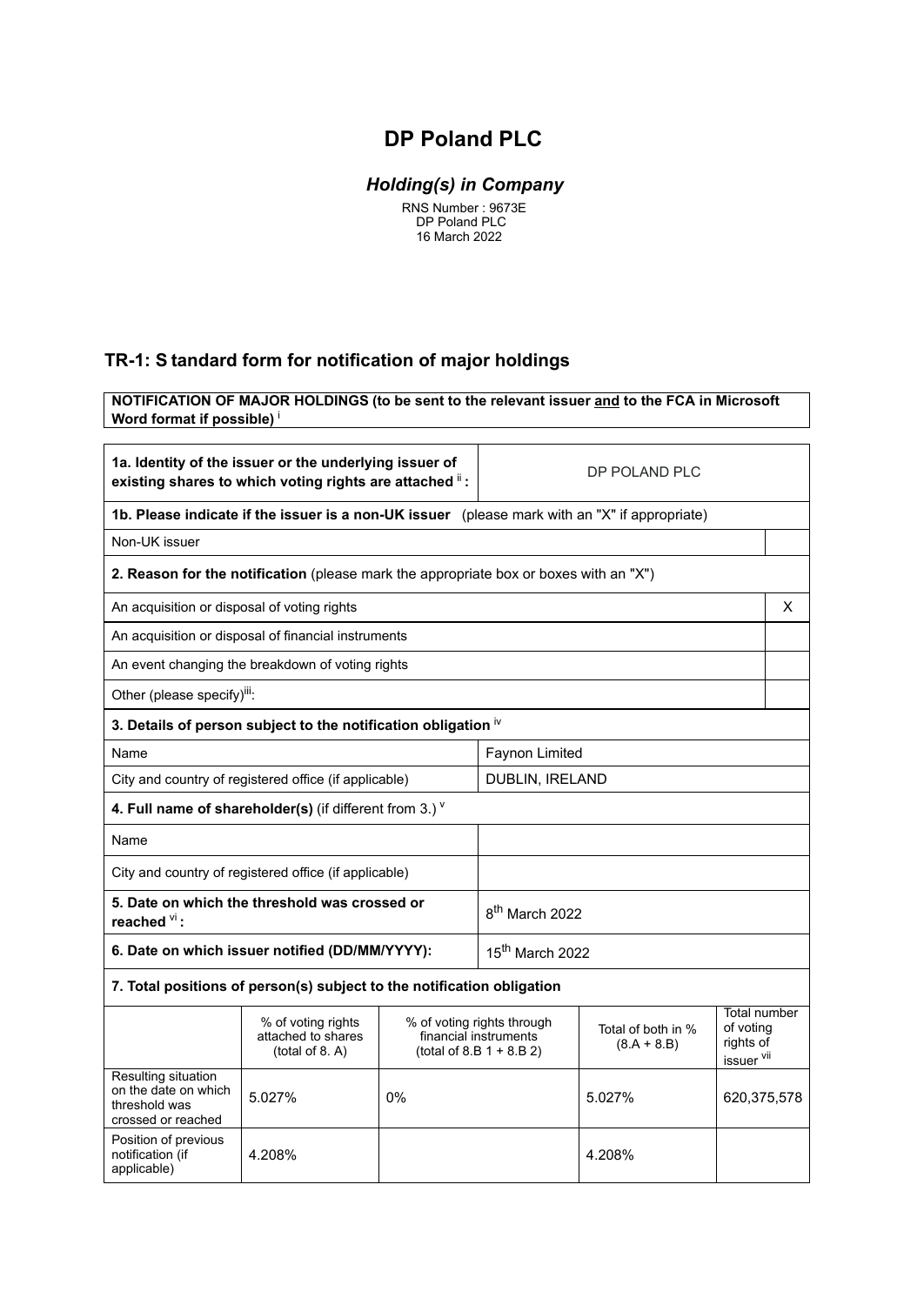**8. Notified details of the resulting situation on the date on which the threshold was crossed or reached** viii

| A: Voting rights attached to shares |                                                               |                                                                       |                                                               |                                                                       |
|-------------------------------------|---------------------------------------------------------------|-----------------------------------------------------------------------|---------------------------------------------------------------|-----------------------------------------------------------------------|
| Class/type of<br>shares             | Number of voting rights ix                                    |                                                                       | % of voting rights                                            |                                                                       |
| ISIN code (if<br>possible)          | <b>Direct</b><br>(Art 9 of Directive<br>2004/109/EC) (DTR5.1) | <b>Indirect</b><br>(Art 10 of Directive<br>2004/109/EC)<br>(DTR5.2.1) | <b>Direct</b><br>(Art 9 of Directive<br>2004/109/EC) (DTR5.1) | <b>Indirect</b><br>(Art 10 of Directive<br>2004/109/EC)<br>(DTR5.2.1) |
| GB00B3Q74M51                        | 31,188,158                                                    |                                                                       | 5.027%                                                        |                                                                       |
|                                     |                                                               |                                                                       |                                                               |                                                                       |
|                                     |                                                               |                                                                       |                                                               |                                                                       |
| <b>SUBTOTAL 8. A</b>                | 31,188,158                                                    |                                                                       | 5.027%                                                        |                                                                       |

|                                        |                                 |                                          | B 1: Financial Instruments according to Art. 13(1)(a) of Directive 2004/109/EC (DTR5.3.1.1 (a)) |                    |
|----------------------------------------|---------------------------------|------------------------------------------|-------------------------------------------------------------------------------------------------|--------------------|
| <b>Type of financial</b><br>instrument | <b>Expiration</b><br>date $x^2$ | Exercise/<br><b>Conversion Period XI</b> | Number of voting rights<br>that may be acquired if<br>the instrument is<br>exercised/converted. | % of voting rights |
|                                        |                                 |                                          |                                                                                                 |                    |
|                                        |                                 |                                          |                                                                                                 |                    |
|                                        |                                 |                                          |                                                                                                 |                    |
|                                        |                                 | <b>SUBTOTAL 8. B 1</b>                   |                                                                                                 |                    |

| 2004/109/EC (DTR5.3.1.1 (b))           |                               |                                                        | B 2: Financial Instruments with similar economic effect according to Art. 13(1)(b) of Directive |                            |                    |
|----------------------------------------|-------------------------------|--------------------------------------------------------|-------------------------------------------------------------------------------------------------|----------------------------|--------------------|
| <b>Type of financial</b><br>instrument | <b>Expiration</b><br>date $x$ | Exercise/<br><b>Conversion</b><br>Period <sup>xi</sup> | <b>Physical or</b><br>cash<br>settlement <sup>xii</sup>                                         | Number of<br>voting rights | % of voting rights |
|                                        |                               |                                                        |                                                                                                 |                            |                    |
|                                        |                               |                                                        |                                                                                                 |                            |                    |
|                                        |                               |                                                        |                                                                                                 |                            |                    |
|                                        |                               |                                                        | <b>SUBTOTAL</b><br>8.B.2                                                                        |                            |                    |

| applicable box with an "X")               | 9. Information in relation to the person subject to the notification obligation (please mark the                     |                                                                                                                      |                                                                             |  |
|-------------------------------------------|----------------------------------------------------------------------------------------------------------------------|----------------------------------------------------------------------------------------------------------------------|-----------------------------------------------------------------------------|--|
|                                           | Person subject to the notification obligation is not controlled by any natural person or legal entity and does not   |                                                                                                                      |                                                                             |  |
|                                           | control any other undertaking(s) holding directly or indirectly an interest in the (underlying) issuer Xili          |                                                                                                                      |                                                                             |  |
|                                           | Full chain of controlled undertakings through which the voting rights and/or the                                     |                                                                                                                      |                                                                             |  |
| (please add additional rows as necessary) | financial instruments are effectively held starting with the ultimate controlling natural person or legal entity XIV |                                                                                                                      |                                                                             |  |
| Name $x_V$                                | % of voting rights if it<br>equals or is higher<br>than the notifiable<br>threshold                                  | % of voting rights<br>through financial<br>instruments if it equals<br>or is higher than the<br>notifiable threshold | Total of both if it equals or<br>is higher than the<br>notifiable threshold |  |
|                                           |                                                                                                                      |                                                                                                                      |                                                                             |  |
|                                           |                                                                                                                      |                                                                                                                      |                                                                             |  |
|                                           |                                                                                                                      |                                                                                                                      |                                                                             |  |
|                                           |                                                                                                                      |                                                                                                                      |                                                                             |  |
|                                           |                                                                                                                      |                                                                                                                      |                                                                             |  |